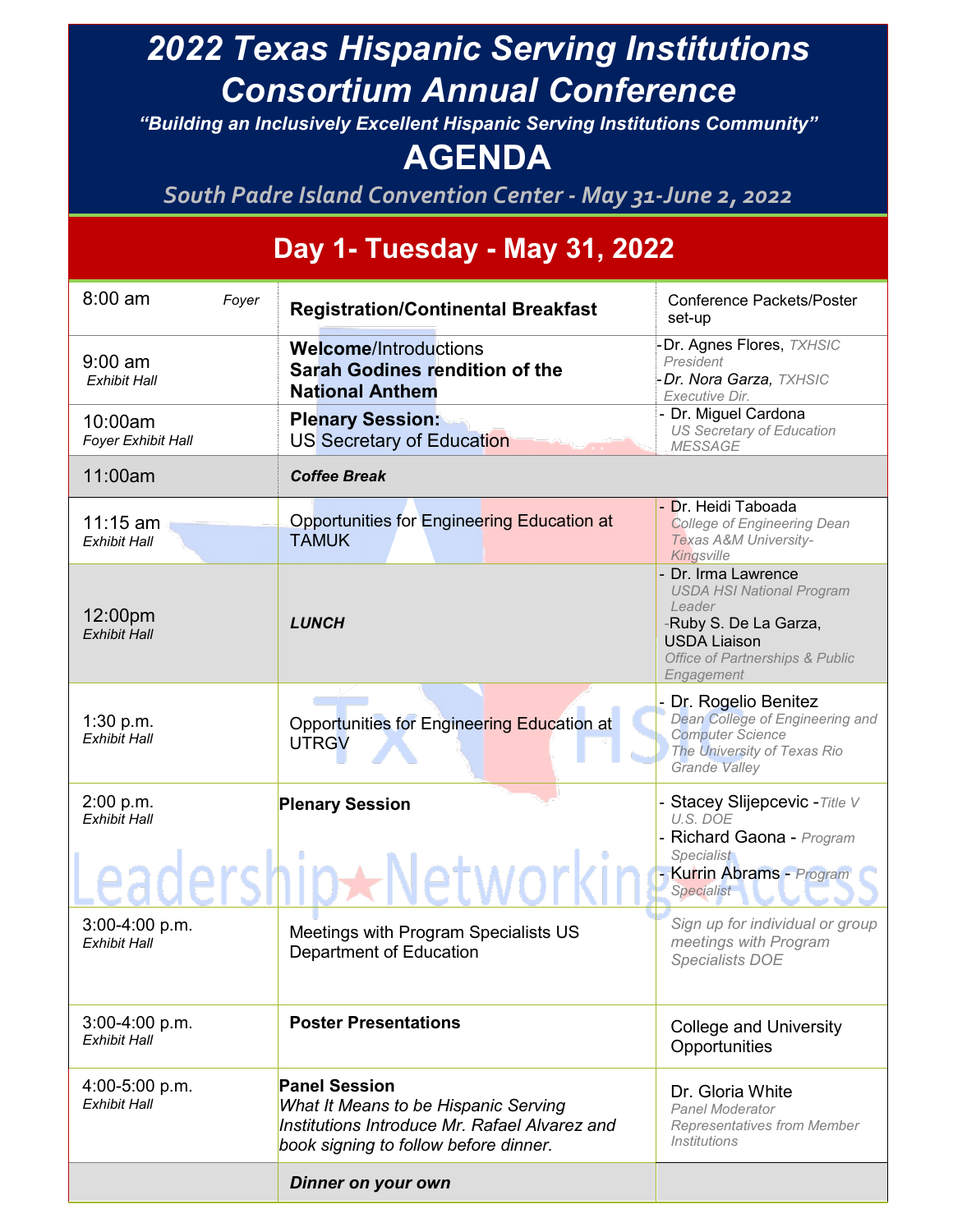|                                               | "Building an Inclusively Excellent Hispanic Serving Institutions' Community"                                                                                                                                                                                    |                                                                                                                                                                                                                                                                                                                                                                                                                  |  |  |
|-----------------------------------------------|-----------------------------------------------------------------------------------------------------------------------------------------------------------------------------------------------------------------------------------------------------------------|------------------------------------------------------------------------------------------------------------------------------------------------------------------------------------------------------------------------------------------------------------------------------------------------------------------------------------------------------------------------------------------------------------------|--|--|
| Day 2- Wednesday - June 1, 2022               |                                                                                                                                                                                                                                                                 |                                                                                                                                                                                                                                                                                                                                                                                                                  |  |  |
| $8:00$ a.m.<br>Foyer                          | <b>Registration / Poster Setup</b><br><b>Continental Breakfast</b>                                                                                                                                                                                              | All participants bring<br>posters                                                                                                                                                                                                                                                                                                                                                                                |  |  |
| $9:00$ a.m.-10:00 a.m.<br><b>Exhibit Hall</b> | <b>Round Table Discussion</b><br>Building an Inclusively Excellent Hispanic<br><b>Serving Institutions' Community</b><br>Leveraging Our Efforts to Catalyze<br>$\bullet$<br><b>Progress</b><br><b>Student Success</b><br>$\bullet$<br>Q&A<br><b>Action Plan</b> | - Dr. Irma Lawrence - USDA<br>- Dr. Stacey Slijepcevic -<br>Department of Education, Title<br>- Dr. Elsa Villa - UTEP, CAHSI<br>- Dr. Anne-Marie Nuñez<br>The Ohio State University<br>- Dr. Nora Garza - Laredo<br>College<br>- Dr. Florence Hudson -<br>Columbia University CIC<br>- Dr. Sonja Montas - Hunter<br><b>NSF Hispanic Serving</b><br>- Dr. Jaime Chahin - Texas<br><b>State University - AAHHE</b> |  |  |
| 10:15-10:50<br><b>Exhibit Hall</b>            | <b>Computing Alliance of Hispanic-Serving</b><br><b>Institutions</b>                                                                                                                                                                                            | - Dr. Anne-Marie Nuñez The<br><b>Ohio State University</b><br>- Dr. Elsa Villa $-$ The<br>University of Texas El Paso                                                                                                                                                                                                                                                                                            |  |  |
| 11:00 a.m.<br><b>Exhibit Hall</b>             | <b>COVID Information Commons</b><br>$\bullet$<br><b>National Student Data Corps</b><br>Data Science Resource Repository<br>Q&A                                                                                                                                  | - Dr. Florence Hudson -<br>Columbia University                                                                                                                                                                                                                                                                                                                                                                   |  |  |
| 12:00 p.m.<br><b>Conference Theater</b>       | Lunch<br>Learning from One Another, NSF Hub                                                                                                                                                                                                                     | - Dr. Sonja Montas Hunter<br><b>National Science Foundation</b><br><b>Hispanic Serving Institutions</b><br>Program<br>- Dr. Martha Desmond<br>- Dr. Delia Valles-Rosales<br><b>NSF HSI Hub</b>                                                                                                                                                                                                                   |  |  |
| 1:30-2:30 p.m.                                | Motivating Students with Research in<br>Engineering                                                                                                                                                                                                             | - Dr. Karen Lozano<br>The University of Texas Rio<br>Grande Valley                                                                                                                                                                                                                                                                                                                                               |  |  |
| $2:40 - 3:40$ p.m.                            | <b>Promoting Optimal Wellness and Emotional</b><br>Resilience                                                                                                                                                                                                   | - Dr. Cio Hernandez<br>CEO BE IT! Foundation<br>- Rosemary Aguero<br>Laredo College Title III STEM<br><b>Articulation LEAPS POWER</b>                                                                                                                                                                                                                                                                            |  |  |
| $3:45$ p.m.                                   | <b>Coffee Break</b>                                                                                                                                                                                                                                             |                                                                                                                                                                                                                                                                                                                                                                                                                  |  |  |
| $4:00 - 6:00 p.m.$<br><b>Exhibit Hall</b>     | <b>Poster Presenters</b>                                                                                                                                                                                                                                        | <b>Break Out Sessions</b>                                                                                                                                                                                                                                                                                                                                                                                        |  |  |
|                                               |                                                                                                                                                                                                                                                                 |                                                                                                                                                                                                                                                                                                                                                                                                                  |  |  |